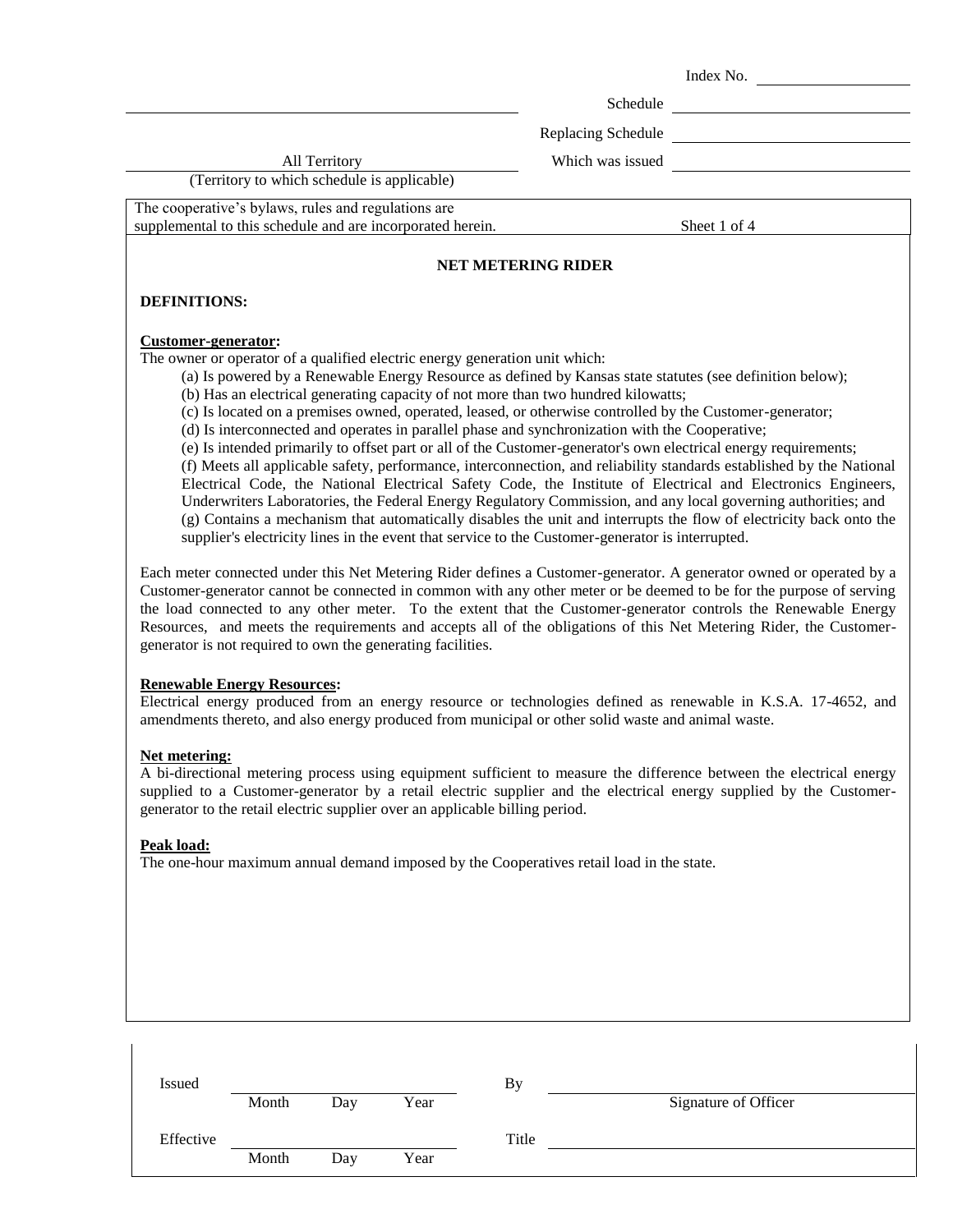|                                                                                                                   |                    | Index No.    |
|-------------------------------------------------------------------------------------------------------------------|--------------------|--------------|
|                                                                                                                   | Schedule           |              |
|                                                                                                                   | Replacing Schedule |              |
| All Territory                                                                                                     | Which was issued   |              |
| (Territory to which schedule is applicable)                                                                       |                    |              |
| The cooperative's bylaws, rules and regulations are<br>supplemental to this schedule and are incorporated herein. |                    | Sheet 2 of 4 |

# **LIMITED AVAILABILITY:**

Net metering service is available under this rider at points on the Cooperative's existing electric distribution system, located within its service area, for Customers operating Renewable Energy Resource. The net metering service is available to Customer-generators on a first-come, first-served basis until the total rated generating capability of all net metering interconnections during a calendar year equals or exceeds one percent of the Cooperative's peak load for the previous calendar year; or until the total rated generating capability of net metering interconnections equals five percent of the Cooperative's peak load during the previous year. Upon reaching either of these limits no further net metering service shall be available for that calendar year. This rider shall not be available for any electric service schedule allowing for resale. A Customer-generator shall have the alternative option of interconnecting renewable generation under the parallel generation provisions of the Cooperative's rules and regulations. However, renewable Customer– generators may not change between the net metering and parallel generation rider without the prior approval of the Cooperative and the Cooperative's power supplier, and such elections shall not be for periods less than one-year.

## **APPLICABILITY:**

This net-metering rider is applicable to Customer-generators with a Cooperative-approved interconnection agreement. This schedule is not applicable where the nameplate capability of the Customer's electrical generating system exceeds 200 kW.

### **CHARACTER OF SERVICE:**

Alternating current, 60 cycles, at the voltage and phase of the Cooperative's established secondary distribution system immediately adjacent to the service location.

### **BILLING AND PAYMENT:**

The Cooperative shall render a bill for net consumption at approximately 30-day intervals during the Cooperative's normal billing interval. Net consumption is defined as the kWh supplied by the Cooperative to the Customer-generator minus kWh supplied by the Customer-generator and returned to the Cooperative's grid during the billing period. Any net consumption shall be valued as follows:

To the extent the net consumption is positive (i.e. Customer-generator took more kWh from the Cooperative during the billing period than Customer-generator produced), the eligible Customer-generator will be billed in accordance with the Cooperative's standard rate for Energy Charges (for the net consumption), and for any Customer Charges, Demand Charges, and/or any Minimum Charges that would otherwise be applicable to the Customer under the standard rate..

To the extent the net consumption is negative (i.e. Customer-generator produced more kWh during the billing period than the Cooperative supplied), the Customer-generator will pay applicable Customer Charges, Demand Charges, or both, depending upon the Cooperative's standard rate applicable to the Customer; and the excess electric energy shall be retained by the supplier as a contribution to fixed costs associated with owning and maintaining the facilities required to provide electric service when the Customer-generator cannot meet its own supply needs.

| Issued    |       |     |      | By    |                      |
|-----------|-------|-----|------|-------|----------------------|
|           | Month | Day | Year |       | Signature of Officer |
| Effective |       |     |      | Title |                      |
|           | Month | Day | Year |       |                      |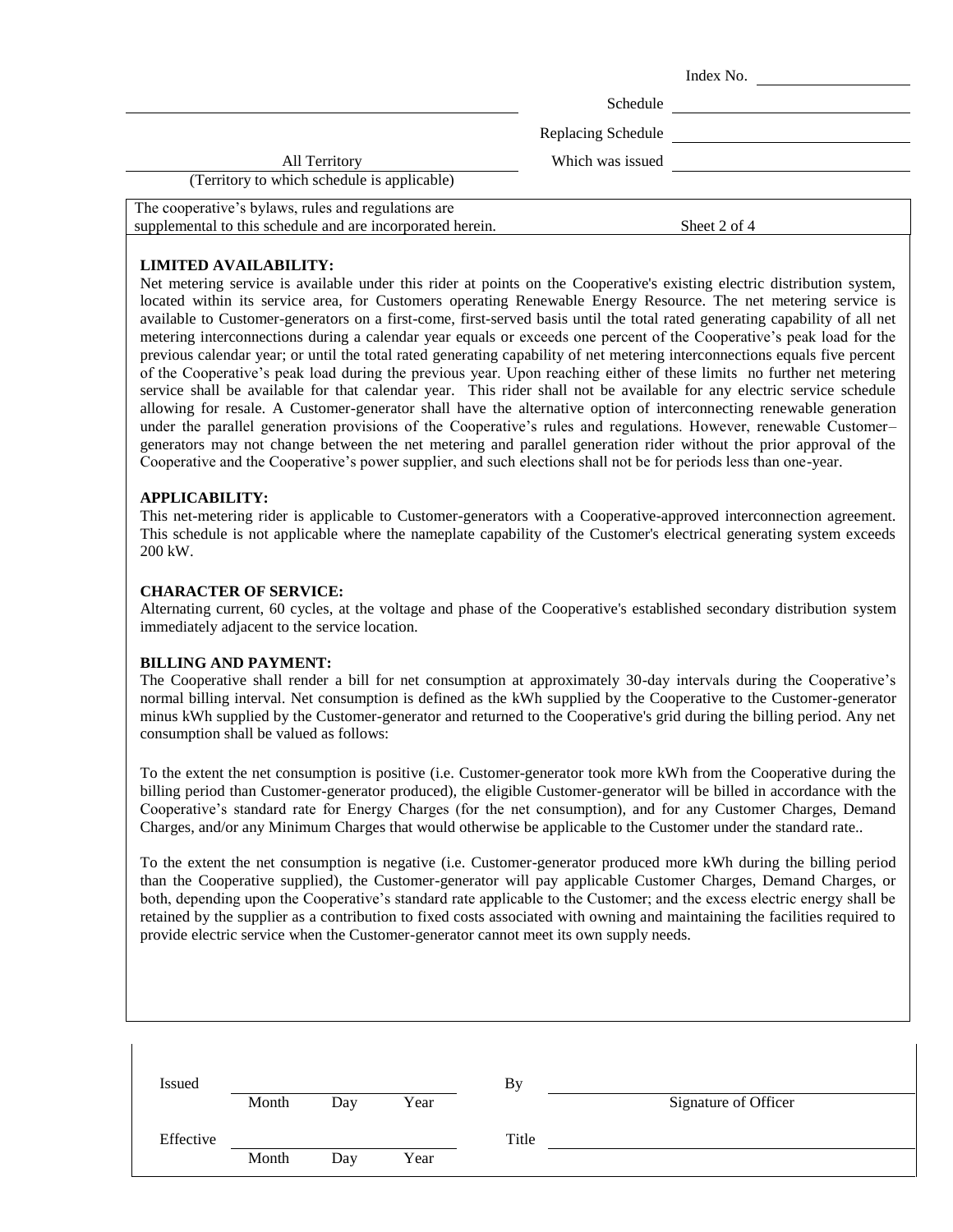|                                                                                                                   |                    | Index No.    |
|-------------------------------------------------------------------------------------------------------------------|--------------------|--------------|
|                                                                                                                   | Schedule           |              |
|                                                                                                                   | Replacing Schedule |              |
| <b>All Territory</b>                                                                                              | Which was issued   |              |
| (Territory to which schedule is applicable)                                                                       |                    |              |
| The cooperative's bylaws, rules and regulations are<br>supplemental to this schedule and are incorporated herein. |                    | Sheet 3 of 4 |

To the extent the net consumption is zero (i.e. the Customer-generator produced the same kWh during the billing period as was supplied by the Cooperative), the Customer generator will be billed in accordance with the Cooperative's otherwise applicable standard rate for the eligible Customer-generator, including any applicable Customer Charges, Demand Charges and/or Minimum Charges.

## **TERMS AND CONDITIONS:**

- 1. The Cooperative will supply, own and maintain at its expense all necessary meters and associated equipment utilized for billing. In addition, and for purposes of monitoring Customer generation and load, the Cooperative may install at its expense, load research metering. The Customer shall supply, at no expense to the Cooperative, a suitable location for meters and associated equipment used for billing and for load research. Such equipment shall be accessible at all times to utility personnel. The Customer-generator shall reimburse the Cooperative for the cost of any additional distribution facilities necessary to accommodate the Customer-generators facility.
- 2. The Cooperative shall have the right to require the Customer, at certain times and as electric operating conditions warrant, to limit the production of electrical energy from the generating facility to an amount no greater than the load at the Customer's facility of which the generating facility is a part.
- 3. The Customer shall furnish, install, operate and maintain in good order and repair without cost to the Cooperative such relays, locks and seals, breakers, automatic synchronizers, disconnecting devices, and other control and protective devices as shall be designated by the Cooperative as being required as suitable for the operation of the generator in parallel with the Cooperative's system.
- 4. The Customer shall install and maintain a visible, manual disconnect switch. This manual switch must have the capability to be locked out by Cooperative personnel to isolate the Cooperative's facilities in the event of an electrical outage on the Cooperative's transmission and distribution facilities serving the Customer. This isolating device shall also serve as a means of isolation for the Customer's equipment during any Customer maintenance activities, routine outages or emergencies. The Cooperative shall give notice to the Customer before a manual switch is locked or an isolating device used, if possible; and otherwise shall give notice as soon as practicable after locking or isolating the Customer's facilities.
- 5. The Customer may be required to reimburse the Cooperative for any equipment, facilities, protective equipment or upgrades required solely as a result of the installation by the Customer of generation in parallel with the Cooperative's system.
- 6. The Customer shall notify the Cooperative prior to the initial energizing and start-up testing of the Customer-owned generator, and the Cooperative shall have the right to have a representative present at said test.
- 7. If harmonics, voltage fluctuations, or other disruptive problems on the utility's system are directly attributable to the operation of the Customer's system, such problem(s) shall be corrected at the Customer's expense.
- 8. No Customer's generating system shall damage the Cooperative's system or equipment or present an undue hazard to Cooperative personnel. The Cooperative shall not be liable directly or indirectly for permitting or continuing

| <b>Issued</b> |       |     |      | By    |                      |
|---------------|-------|-----|------|-------|----------------------|
|               | Month | Day | Year |       | Signature of Officer |
| Effective     |       |     |      | Title |                      |
|               | Month | Day | Year |       |                      |